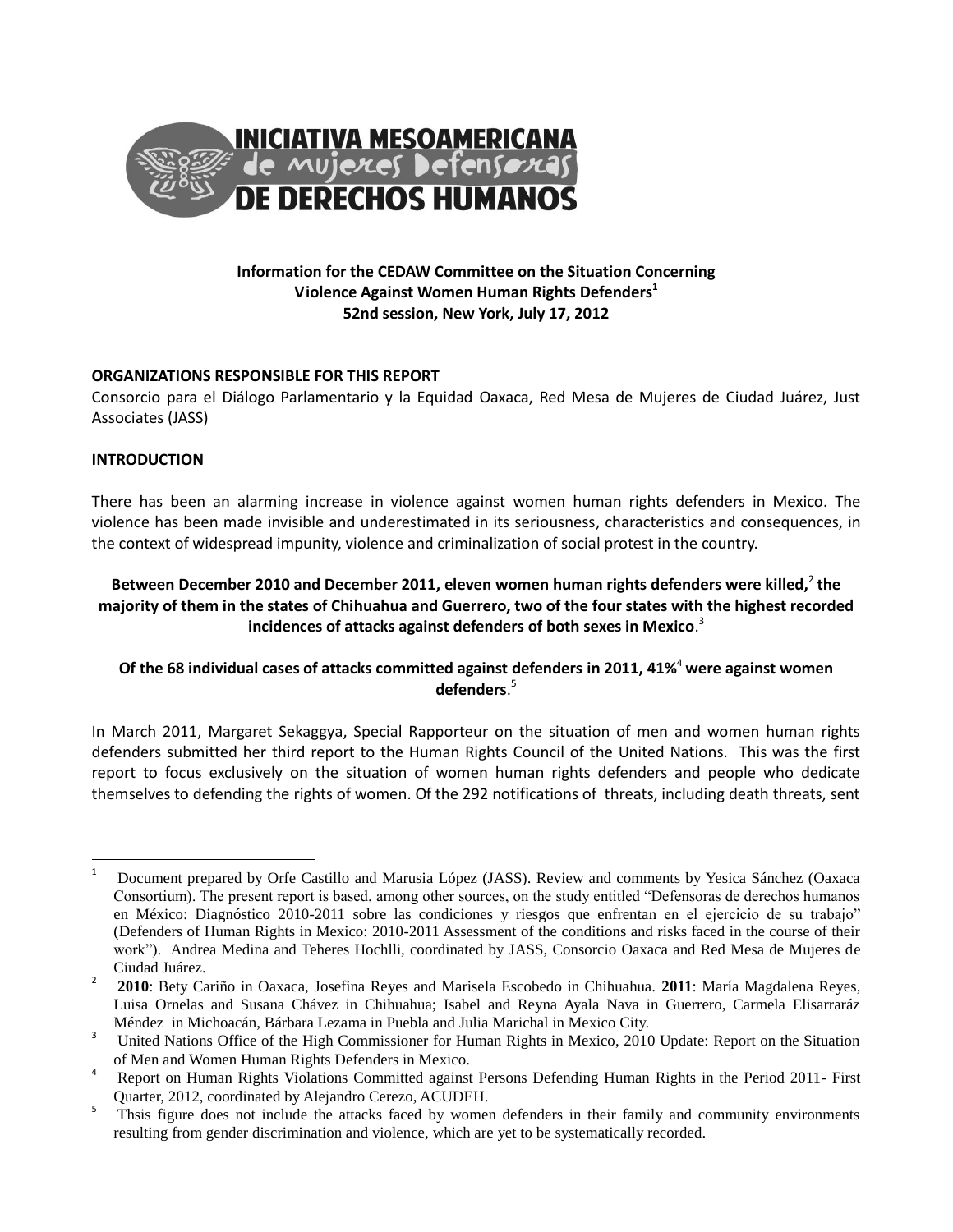to the Rapporteur in the period 2004-2009, just over half related to women defenders working in the Americas. The highest numbers of these were sent from Colombia (45) with Mexico in second place (27).<sup>6</sup>

This report notes that Mexico is one of the countries with the highest number of attacks against women defenders, who fight against impunity and for access to justice for the victims of human rights violations<sup>7</sup> and promote the rights of indigenous communities and community leaders.<sup>8</sup>

Likewise, the Report on Human Rights Defenders in the Americas presented by the Inter-American Commission on Human Rights (IACHR) in 2012, and the Mission to Mexico Report undertaken by the United Nations Working Group on Enforced or Involuntary Disappearances in 2011 recognizes that the defenders are one of the groups of particular concern. **The IACHR report emphasizes that violence against women is a structural condition that severely limits the full exercise of their rights, including the right to defend rights.**

Women human rights defenders are at greater risk in areas where criminal groups, paramilitaries, army or public security forces are present, as well as places where conservative groups hold a lot of power. The security model focused on police and military intervention applied in Mexico has not eradicated organized crime or ensured public safety, but rather the opposite: it has increased human rights violations, the criminalization of protest and the breakdown of the social fabric. As expenditure on the war on drugs increases, increases are also seen in killings, sexual violence, femicide and attacks against defenders.<sup>9</sup>

## **VIOLENCE AGAINST WOMEN HUMAN RIGHTS DEFENDERS FROM A GENDER PERSPECTIVE**

As well as facing the same attacks as their male counterparts, women human rights defenders face a greater risk of sexual violence; smear campaigns based on gender stereotypes; violence within their families, communities and organizations; and scarce recognition of their work.<sup>10</sup> In addition, after an attack they are more often forced into giving up their human rights defense work than men, whether due to the lack of social support networks or in order to protect their families.

Like other forms of violence against women, the violence suffered by defenders is characterized by victimization, blaming and shaming of victims, normalizing or justifying the acts of the perpetrators, failure to take women seriously when they file reports, isolating them from their families or communities, the replication and legitimation of gender roles and stereotypes, and attacks on and insults against women when they take part in public affairs.

Attacks on women defenders tend to be justified on account of their having "abandoned" their traditional role, identifying their political activism as a transgression. It is difficult to threaten a male defender by saying to him "this is what happens when you leave your home," "instead of going out looking for trouble you should go and look after your children", and so on. The politics of repression has a "moral" framework that justifies its acts for the preservation of a system that perpetuates gender inequality.

<sup>-&</sup>lt;br>6 Report of Mrs. Margaret Sekaggya, Special Rapporteur on the Status of Human Rights Defenders, December 20, 2010, p.12. 7

Ibid. p.11.

<sup>8</sup> Ibid. p.12

<sup>9</sup> Report of *Asociadas por lo Justo* and Nobel Women's Prize Initiative. http://nobelwomensinitiative.org/2012/06/from-survivors-to-defenders-women-confronting-violence-in-mexicohonduras-and-guatemala/?ref=18

<sup>10</sup> *Violence Against Women Human Rights Defenders in Mesoamerica: towards an assessment. Iniciativa Mesoamericana de Defensoras de Derechos Humanos,* Coordinated by Marusia López, UDEFECUA, FCAM, AWID, CONSORCIO OAXACA, JASS, LA COLECTIVA FEMINISTA.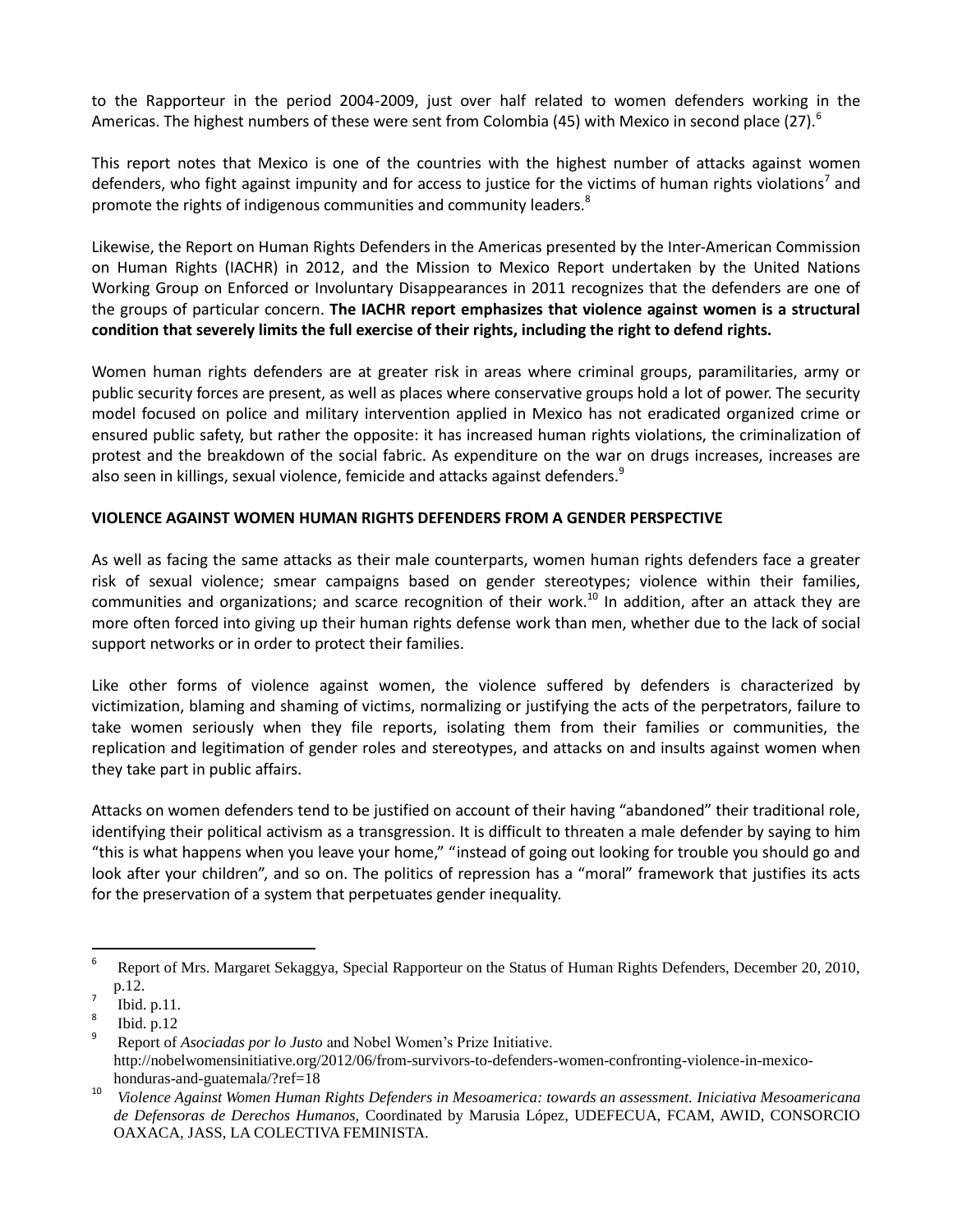Of the defenders interviewed for the study "Women Human Rights Defenders in Mexico: 2010-2011 assessment of the conditions and risks they face when doing their work,"<sup>11</sup> 76% recognize the gender issues in the type of violence they experience through their work and, of these, 40% report sexual violence as the main form of specific violence. In addition 12% identified threats against the family, their sons and daughters, as the principal threat. Although this form of violence can also occur against male defenders, in the case of women defenders, it inhibits their work to a greater extent.

Women defenders also suffer violence within their own organizations and movements. Its expression includes: the invisibility of their contributions, discrimination, denigration, restrictions on participation, sexual and workplace harassment.

Regarding the frequency of violence, 50% said they had suffered direct violence because of the work they do, while the other 50% said they had faced severe obstacles.<sup>12</sup> Furthermore, 86% reported that either their organizations or their male and/or female co-workers had been subjected to violence. The most commonly recorded form of violence (60%) is that which threatens the life, liberty and personal integrity of those who defend human rights.<sup>13</sup>

## **Vulnerability**

The circumstances that make women defenders more vulnerable to violence include: discrimination against indigenous peoples, age discrimination, discrimination against socially unacceptable gender identities such as transsexuals, a lack of economic or emotional autonomy, as well as the countless difficulties in reconciling family life with their human rights activism.

Other factors include: the defense of human rights is accorded a low value or submitted to heavy smear campaigns by non-state actors, especially the defense of sexual and reproductive rights, the right to land and freedom of association, or confronting acts of aggression treated as less serious, such as domestic violence, a category that tends to diminish the significance of the threats and attacks women suffer.

Many of the defenders who face attacks due to their work participate in organizations that do not have the resources, infrastructure and security plans necessary to deal with the aggression. Also many do not participate in decision-making within their organizations, so they do not always have the chance to take part in the definition of protective measures. Many others do their work for the defense of human rights in a very precarious financial situation, which limits the availability of resources required for their safety.

The risk increases when defenders denounce violations of human rights by the authorities or the state protection of aggressors, especially when there is some degree of connection with organized crime.<sup>14</sup> The most threatened are the women defenders who have denounced gender violence committed directly by public officials, and especially by members of the military and police forces.

<sup>11</sup> <sup>11</sup> *Women Human Rights Defenders in Mexico: 2010-2011 Assessment of the conditions and risks faced in the course of their work*, Andrea Medina and Teheres Hochlli, coordinated by JASS, *Consorcio Oaxaca* and *Red Mesa de Mujeres de Ciudad Juárez*, 2011.

 $\frac{12}{13}$  Ibid.

 $\frac{13}{14}$  Ibid.

<sup>14</sup> *DISCUSSION OF THE REPORT ON MEN AND WOMEN HUMAN RIGHTS DEFENDERS IN THE AMERICAS*. Marusia López, JASS. 2012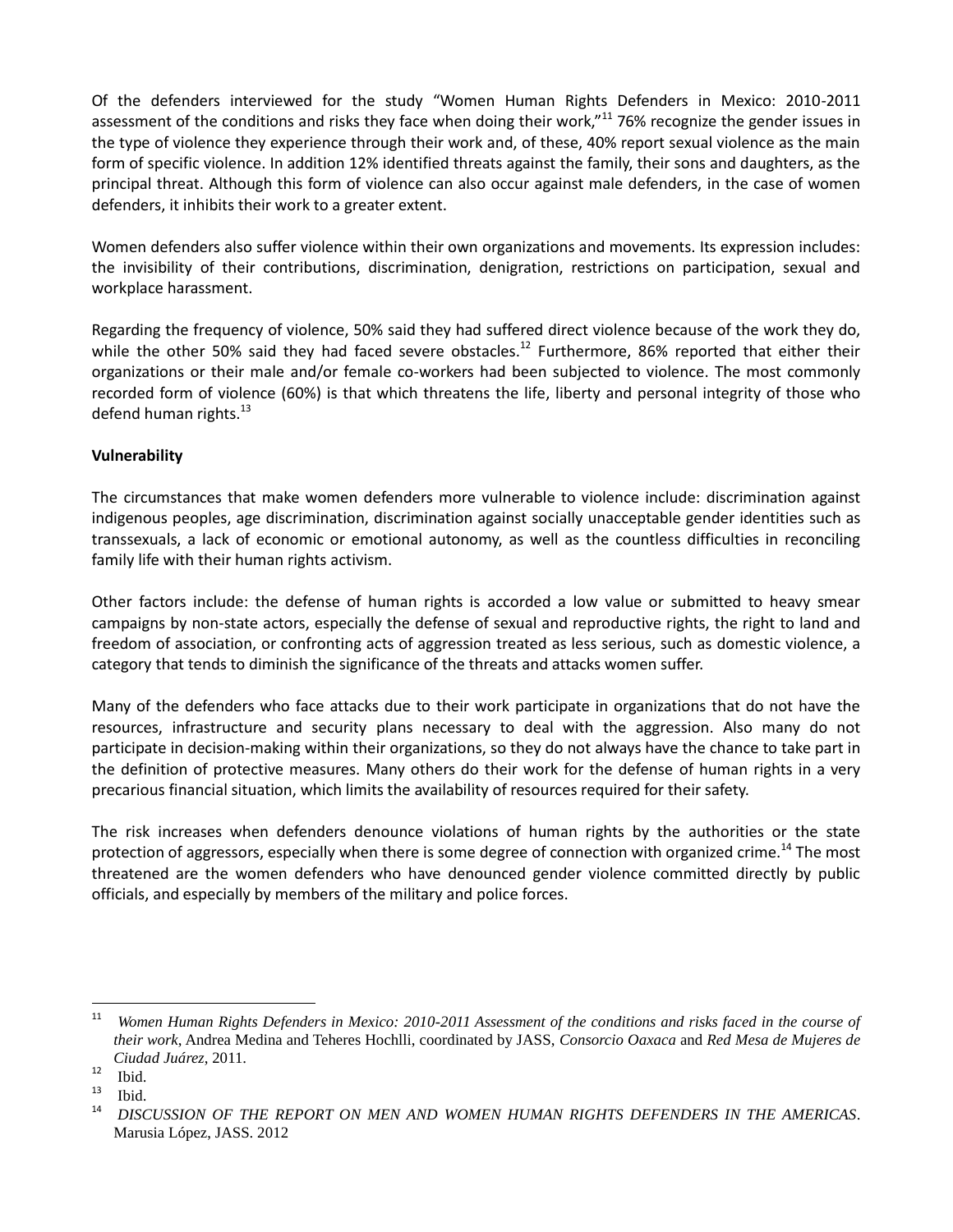## **Protective Measures**

Women defenders emphasize that they need greater protection from sexual violence, considering the lack of credibility given to their complaints and the isolation they suffer. Equally, they stress the need for protective measures that do not further prejudices about the defenselessness of women; they should instead be designed on the basis of building empowerment.

Institutional measures to protect women defenders are at present insufficient to prevent, avoid and reduce risk. Even those women defenders who have the protection of the precautionary and provisional measures that the IACHR requests from the States are defenseless given the inadequate implementation of the measures, the repeated argument of lack of resources and coordination between local and federal authorities and the imposition of measures that revictimize them.

The high degree of impunity breeds a culture of permissiveness toward attacks against human rights defenders. This situation is aggravated for women defenders who also have to deal with the increase of domestic violence in the country. Violence against women inhibits the freedoms necessary to exercise the defense of human rights.<sup>15</sup> The so-called "narco-messages" in Mexico that warn women to be careful when going out in the streets, the risk of sexual violence in militarized territories across the region, or community settings where violence and the exclusion of women is legitimated in the name of tradition or religion, inhibit the freedoms necessary for women to exercise the defense of human rights.<sup>16</sup>

Measures deemed useful for ensuring women's safety and protection given the gaps and deficiencies in existing state protection measures include the support of other civic organizations and local, national and international networks. This was rated the most important by 36% of those sruveyed. Also high up is building security measures in the neighborhood or community in which they live to provide immediate shelter and support.

## **ANALYSIS OF THE IMPLEMENTATION OF THE RECOMMENDATIONS IN THE AREA OF VIOLENCE AGAINST WOMEN HUMAN RIGHTS DEFENDERS IN MEXICO**

# **1) Recommendations of the CEDAW Committee and other bodies of the United Nations and the Inter-American Human Rights System:**

Recommendation 15 in the Sixth Report of Mexico to the CEDAW Committee in 2010 recognizes that violence against women also includes acts committed by state agents, or arising from their acts or omissions, and notes the duty of the Mexican state to end this kind of abuse:

15. *In light of its general recommendation 19, the Committee urges the State to take all necessary measures without delay to end violence against women by any person, organization or company, as well as violence perpetrated by agents of the state, or resulting from acts or omissions at all levels. (...) The Committee urges the State to improve victims' access to justice and to ensure that offenders are punished effectively and systematically and that victims can benefit from protection programs...*

In addition to the duty of the Mexican state to avoid all forms of violence against human rights defenders through acts, omissions or acquiescence, the competent institutions have a duty to guarantee the measures required for the effective protection of women human rights defenders. For this reason various human rights

 $\overline{a}$  $15$  Ibid.<br> $16$   $11:4$ 

<sup>16</sup> Ibid.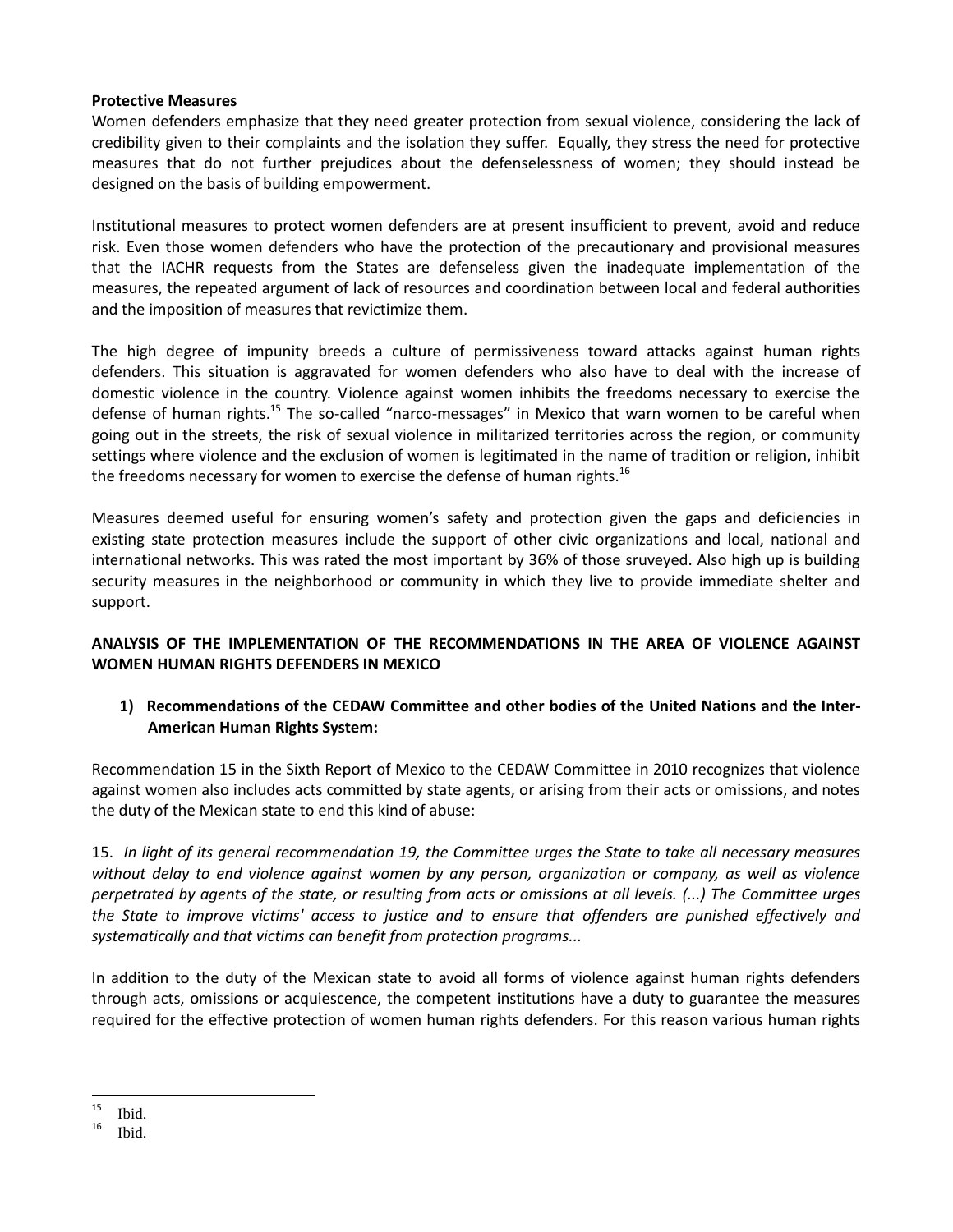bodies, both in the United Nations System $^{17}$  and the Inter-American Human Rights System, have made numerous recommendations concerning the protection of human rights defenders of both sexes.

Regarding the specific situation of women defenders, in its latest report on human rights defenders in the Americas, the Human Rights Commission noted the duty of States to oversee compliance with the Inter-American Convention on the Prevention, Punishment and Eradication of Violence Against Women ("Convention of Belém do Pará") also in the area of the protection of defenders.

In its 2010 report on the situation of defenders, the UN Rapporteur on the Defenders made recommendations to the Mexican State that the protection mechanism (currently being designed) take into consideration the specific risks and safety needs of the defenders and those who dedicate themselves to the rights of women or gender issues.<sup>18</sup>

However, virtually no specific recommendations have been made to the Mexican State for the protection of human rights defenders based on their gender. Most of the recommendations referring to defenders focus on specific cases:

 **In recommendation 15 on the Sixth Report of the Mexican State to the CEDAW Committee, the CEDAW Committee made a statement on the acts of sexual torture perpetrated against the defenders and woman of San Salvador Atenco within a police operation to repress a demonstration by the People's Front for the Defense of the Earth (***Frente de Pueblos en Defensa de la Tierra***).**

*The Committee asks the State to make sure that the Special Prosecutor has jurisdiction in the case of the crimes committed in San Salvador Atenco, in order to guarantee that the culprits are tried and punished. The committee recommends that the State provide the necessary financial, social and psychological assistance to the victims of these crimes."***<sup>19</sup>**

 **The CEDAW Committee also made reference to the violations to the human rights of victims' family members in Ciudad Juárez and the human rights organizations that protect them. In the report on Mexico produced by the Convention on the Elimination of All Forms of Discrimination against Women, under Article 8 of the Optional Protocol of the Convention, the following recommendation is made to the Mexican State:** 

<sup>17</sup> <sup>17</sup> **Office of the High Commissioner for Human Rights in Mexico (Report on the Status of Human Rights Defenders, 2009):** Articulation of a massive and sustained campaign to make visible and recognize the legitimacy of the work of the defenders, to regulate the use of security forces at a federal, state and municipal level to frame the right of social protest, in the light of international human rights standards. **Special Rapporteur on the situation of human rights and fundamental freedoms of indigenous peoples of the UN (2003 Report, Mexico):** To declare the murder of human rights defenders as a federal crime which will therefore be prosecuted in federal courts; To review and amend those types of crimes which because of their open wording can be applied expansively against defenders. **Human Rights Committee [Review of Reports Submitted by Member States under Article 40 of the Covenant, Mexico, 2010):** To ensure immediate, effective and impartial investigation of threats, violent attacks and killings of journalists and human rights defenders, and, where appropriate, to prosecute the perpetrators of such acts. **Working Group on the Universal Periodic Review (Mexico Report, 2009):** To improve the effectiveness of the "precautionary measures" to protect human rights defenders, in particular by adopting effective and comprehensive strategies for prevention at central and local levels with the aim of preventing attacks and to protect the life and physical integrity of journalists and human rights defenders.

<sup>18</sup> Report of Mrs. Margaret Sekaggya, Special Rapporteur on the Status of Human Rights Defenders, December 20, 2010, p.19.

<sup>&</sup>lt;sup>19</sup> Report of the Committee for the Elimination of Discrimination against Women,  $26<sup>th</sup>$  and  $27<sup>th</sup>$  sessions.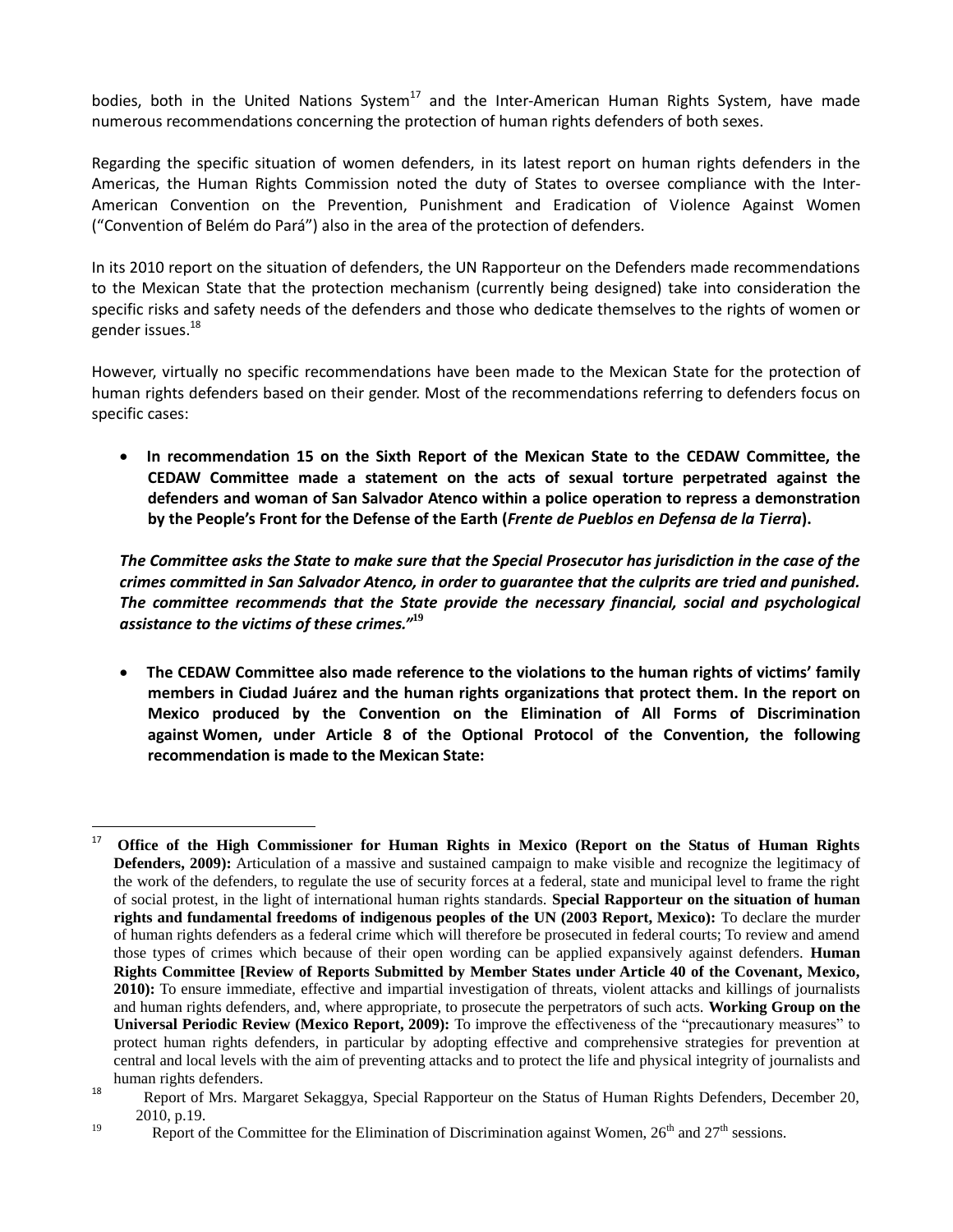*As a matter of urgency, to put into practice or reinforce effective measures for the protection of people and institutions that work and operate in Ciudad Juárez and Chihuahua to explain the facts and respect human rights, which, like the family members of the victims which have united for this purpose, continue to suffer threats and harassment<sup>20</sup> .*

*...to investigate and punish the complicity or tolerance of State authority agents for persecution, harassment and threats against victims' relatives, members of organizations that represent them and other people involved in their defense.<sup>21</sup>*

- In turn, organizations such as the Office of the High Commissioner for Human Rights in Mexico, the Inter-American Commission on Human Rights (IACHR), among others, have issued press communiqués expressing their concern at particular murder cases or attacks against defenders. Examples of this include the complaint raised by these organizations over the murder of the defender Marisela Escobedo in front of government offices in 2010, or the protest about the attacks on the defender Margarita Martínez (who suffered threats, torture, including sexual torture, and kidnap), among others.
- The situation of family members of victims of femicide in Ciudad Juárez and Chihuahua and women's organizations who support them has also been a special cause for concern for various organizations at the Inter-American System and the UN. Referring to the violence in Ciudad Juárez, the IACHR made the following recommendations to the Mexican State:

*...to make it a priority to guarantee safety measures for female victims of acts or threats of violence, as well as family members, human rights defenders, witnesses or journalists at risk. To offer protection to those who have a right to personal safety, so that those who demand an explanation of the crimes or who provide information are not intimidated and can continue their efforts.<sup>22</sup>*

# **2) Progress, non-compliance and delays in eradicating violence, and protecting female defenders in Mexico:**

At the 98th session of the United Nations Human Rights Council concern was expressed for:

*…the lack of significant progress in following the committee's previous recommendations, including those on violence against women, the deployment of the armed forces to guarantee public safety and the lack of protection for human rights defenders and journalists. In the last few years, this organization has issued a number of recommendations aimed at preventing attacks and in favor of protecting male and female defenders. The majority of such recommendations have not been complied with, in whole or in part.* 

Over two years later, on June 22, 2012, the Head of the Federal Executive promulgated two decrees whereby: 1) the Law for the Protection of Human Rights Defenders and Journalists and 2) the constitutional reform which grant the Federation jurisdiction over crimes against journalists, whether individuals or offices, that affect the right to information or freedom of speech. This institutional framework, implemented thanks to the work and determination of human rights organizations, and in spite of the State delaying its design and implementation, gives legal certainty to the men and women defenders who have been threatened and attacked.

 $\overline{a}$ 

<sup>&</sup>lt;sup>20</sup> Report on Mexico by the Committee for the Elimination of Discrimination against Women, under article 8 of the Optional Protocol of the Convention.  $32<sup>nd</sup>$  session. January 10-28, 2005, p. 37

 $21$  Ibid. p. 36.

<sup>22</sup> *The State of Women's Rights in Ciudad Juárez, Mexico: The right to be free from violence and discrimination*, IACHR, 2003.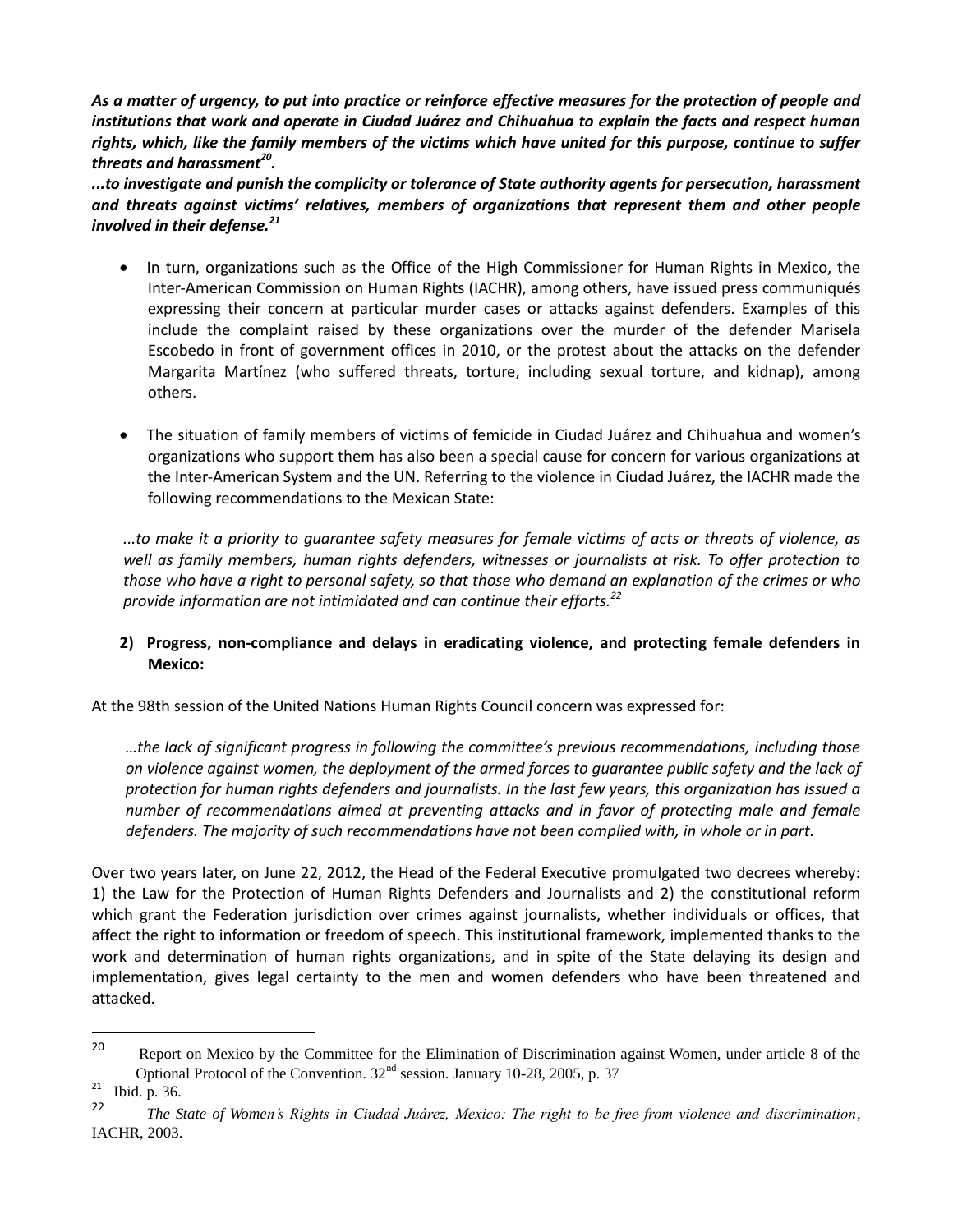However, violence against human rights defenders has tended to worsen, with the Mexican State showing no political will or concrete results in confronting it. Below are some of the main points on Mexico's failure to comply with the majority of the recommendations made for the protection for female defenders:

- **The number of murders of women defenders has increased between 2010 and 2011.** Of the 11 reported cases of defenders murdered between 2010 and 2011, 72% were committed in 2011.
- **The forced relocation of women defenders and their families increased in the years up to 2010**. Of the seven cases of forced relocation recorded by the Office of the High Commissioner for Human Rights in Mexico in that year alone, five related to defenders and their families.<sup>23</sup> One case of special concern is the Reyes family from Chihuahua, where many family members are defenders. The family was forced to move after the murder between 2009 and 2011 of 6 members of their family, of whom four were women. During those years the Reyes Salazar family faced threats, physical attacks and the burning down of their house, among other acts of terror and delays of justice.
- **Between 2011 and 2012 at least two organizations linked to the defense of women's human rights have had to shut down for safety reasons**. This was the case with the Worker Support Center in Puebla (CAT) and the CIAM Cancún, A.C. high-security shelter.
- **The State is the main culprit for the violence against women defenders.** 55% of the defenders indicate that the State is directly responsible for the attacks and threats against them. $^{24}$  This includes aggression and threats, which, although committed by individuals or strangers, point to local, state or federal authorities as the instigators or masterminds. The remaining 45% are acts of violence carried out by criminal groups, conservative groups, companies and the media. In these cases the State is also obliged to guarantee victims the access to justice and failure to do so makes them responsible.
- **Impunity.** The Report of the UN's Special Rapporteur for Defenders concurs with the United Nations Office of the High Commissioner for Human Rights in Mexico (OHCHR) according to which 98.5% of incidents of threats, harassment or attacks against defenders go unpunished.<sup>25</sup> Examples of this are:
	- The eleven cases of human rights defenders murdered between 2010 and 2011 that remain unpunished.
	- The 3 missing human rights defenders: Eva Alarcón (member of the *Campesinos Ecologistas* organization, who went missing on December 8, 2011 in Guerrero), Alicia Salaíz Orrantia (member of the Civil Association of Human Rights in Nuevo Casas Grandes, who went missing on November 5, 2009), Gabriela Sánchez Morales (EZLN supporter who was disappeared by Federal Preventative Police agents in Chiapas on July 17, 2011<sup>26</sup>), Isela Hernández (who was disappeared by armed men in Chihuahua on August 14 while looking after the grandson of murdered defender Marisela Reyes $^{27}$ ).

Ibid.

 $23$ In the report update on the situation of men and women human rights defenders by the United Nations Office of the High Commissioner for Human Rights in Mexico, analyzing the period from September 2009 to October 2010, pointing to a "new element of concern about the hostility towards their work. Some defenders have changed their address (some have even gone overseas). In this period, Silvia Vázquez, Blanca Mesina, Gustavo de la Rosa, Adolfo Guzmán, Margarita Martínez, Rosa Isela Pérez and Obtilia Eugenio Manuel had to leave their homes and communities". Source: *Assessment. Human Rights Defenders in Mexico. Assessment 2010-2011 on the conditions and risks they face during the course of their work,* Andrea Medina, Theres Hochli, coordinator. *Consorcio Oaxaca*, JASS, *Red Mesa de Mujeres de Ciudad Juárez.*

 $\frac{24}{25}$  Ibid.

<sup>25</sup> Statement by human rights organizations in Mexico. NGO adds its voice to demands to the UN for the protection of human rights defenders. http://www.cmdpdh.org/index.php?option=com\_content&view=article&id=312%3Aong-sesuman-a-la-exigencia-de-la-onu-para-proteger-a-defensores-y-defensoras-de-derechos-humanos-

<sup>&</sup>amp;catid=47%3Adefensoras-y-defensores&Itemid=187&lang=es <sup>26</sup> National Campaign Against Forced Disappearances. Report on forced disappearance of defenders 2012.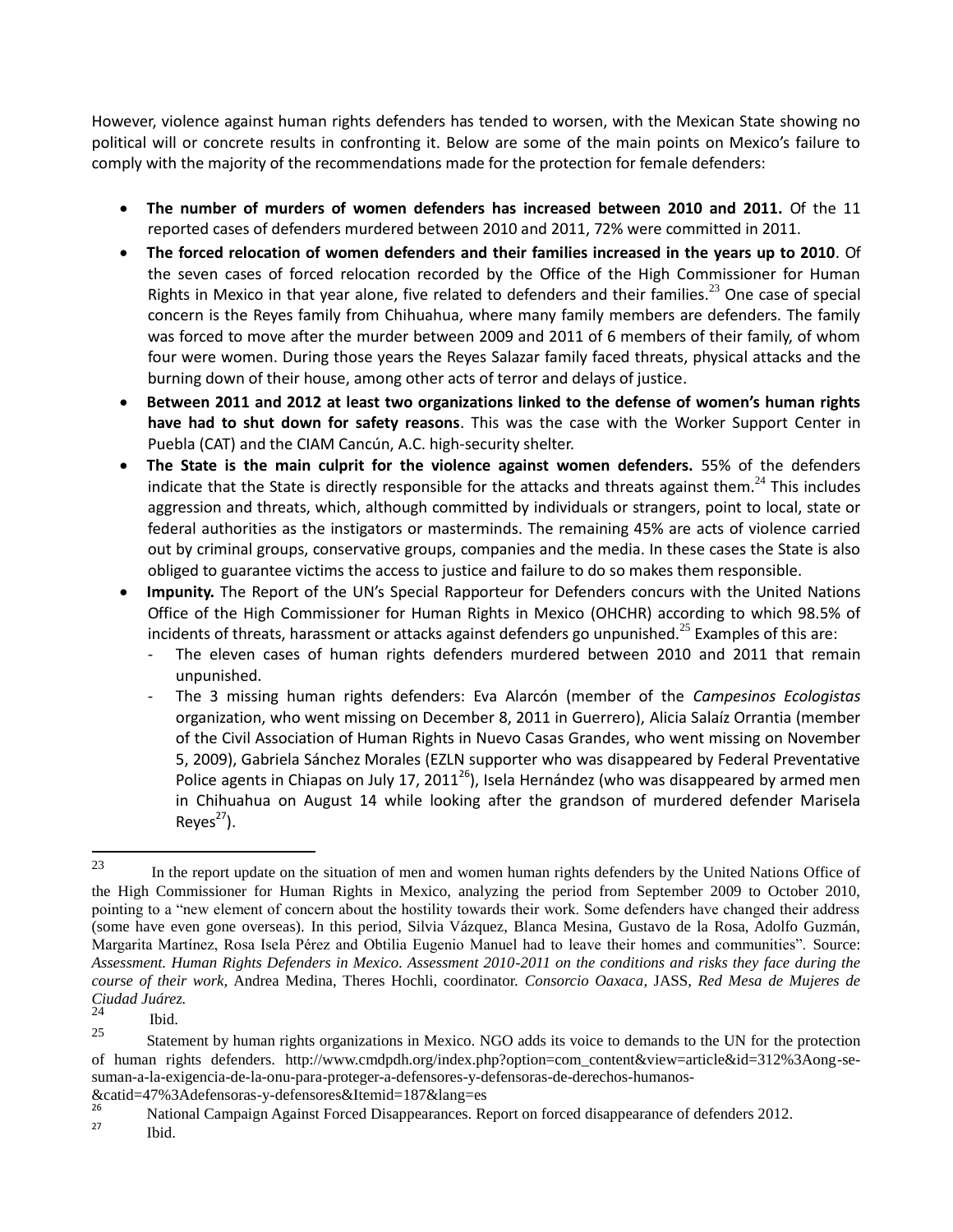- The police responsible and then-Governor of the State of Mexico, Enrique Peña Nieto, remain unpunished for acts of sexual torture, unjust detention and executions during the so-called Operation Atenco.
- **Criminalization.** Particularly in the cases of women defending rights to land and territory, the unfair use of the penal system has led to defenders being accused and facing criminal trials. There are also recorded uses of police forces overseeing evictions or harassing defenders, violating their human rights and using public force to protect personal interests. A case of special concern is that of Bettina Cruz Velázquez, member of the Unión Hidalgo Wind Project Resistance Committee – located in the Isthmus of Tehuantepec region of Oaxaca – who was detained on February 24, 2012 by the Federal Investigation Agency and transferred to the Tehuantepec prison.<sup>28</sup> She was detained for 33 hours, four of them in isolation, and released on bail, meaning she still faces charges**.**
- **Deficient implementation of IACHR preventative and provisional measures.** Between 2010 and 2011, human rights defenders granted preventative and provisional measures such as Margarita Martínez (Chiapas), Obtilia Eugenio and her organization (Organization of the Indigenous Me'Phaa People (OPIM), Guerrero), Inés Fernández (OPIM, Guerrero), Valentina Rosendo Cantú (Guerrero), Lydia Cacho and her organization (CIAM, Cancun) and Norma Andrade and her family (*Nuestras Hijas de Regreso a Casa* organization, Chihuahua), Alba Cruz and her organization (Código DH, Oaxaca), Emiliana Cerezo and her organization (Comité Cerezo, Mexico City), have continued to be threatened and attacked.
- **Lack of gender indicators.** The design of an approved protection mechanism did not include gender indicators that would have allowed the establishment of specific protection measures for defenders, as recommended by the UN's Special Rapporteur on defenders.

# **SOME RECOMMENDATIONS WE WOULD LIKE TO SEE IN THE COMMITTEE'S FINAL REMARKS TO THE MEXICAN GOVERNMENT:**

## **a) Attention to violent cases and situations:**

- To establish a reasonable time frame in which to provide information on the progress of investigations into murders and attacks against women human rights defenders, and to punish those who have been identified by the relevant authorities as responsible for the attacks and murders of women human rights defenders according to the law.
- To speed up the search to find the following defenders alive: Eva Alarcón (member of the *Campesinos Ecologistas* organization, who went missing on December 8, 2010 in Guerrero), Alicia Salaíz Orrantia (member of the Civil Association of Human Rights in Nuevo Casas Grandes, who went missing on November 5, 2009), Gabriela Sánchez Morales (EZLN supporter who was disappeared on July 17, 2011 by Federal Preventative Police agents in Chiapas<sup>29</sup>), Isela Hernández (who was disappeared by armed men in Chihuahua on August 14 while looking after the grandson of murdered defender Marisela Reyes).
- To guarantee the necessary protection and conditions to allow evicted defenders and their families to return to their homes and to continue their work as human rights defenders.
- To guarantee the necessary protection, resources and conditions for the Worker Support Center (*Centro de Apoyo al Trabajador*) and the CIAM Cancún A.C. high-security shelter to resume their operations, if their members so decide.

<sup>28</sup>  $2^8$  Project by Derechos Económicos Sociales y Culturales, A.C.

<sup>29</sup> National Campaign Against Forced Disappearances. Report on forced disappearance of defenders 2012.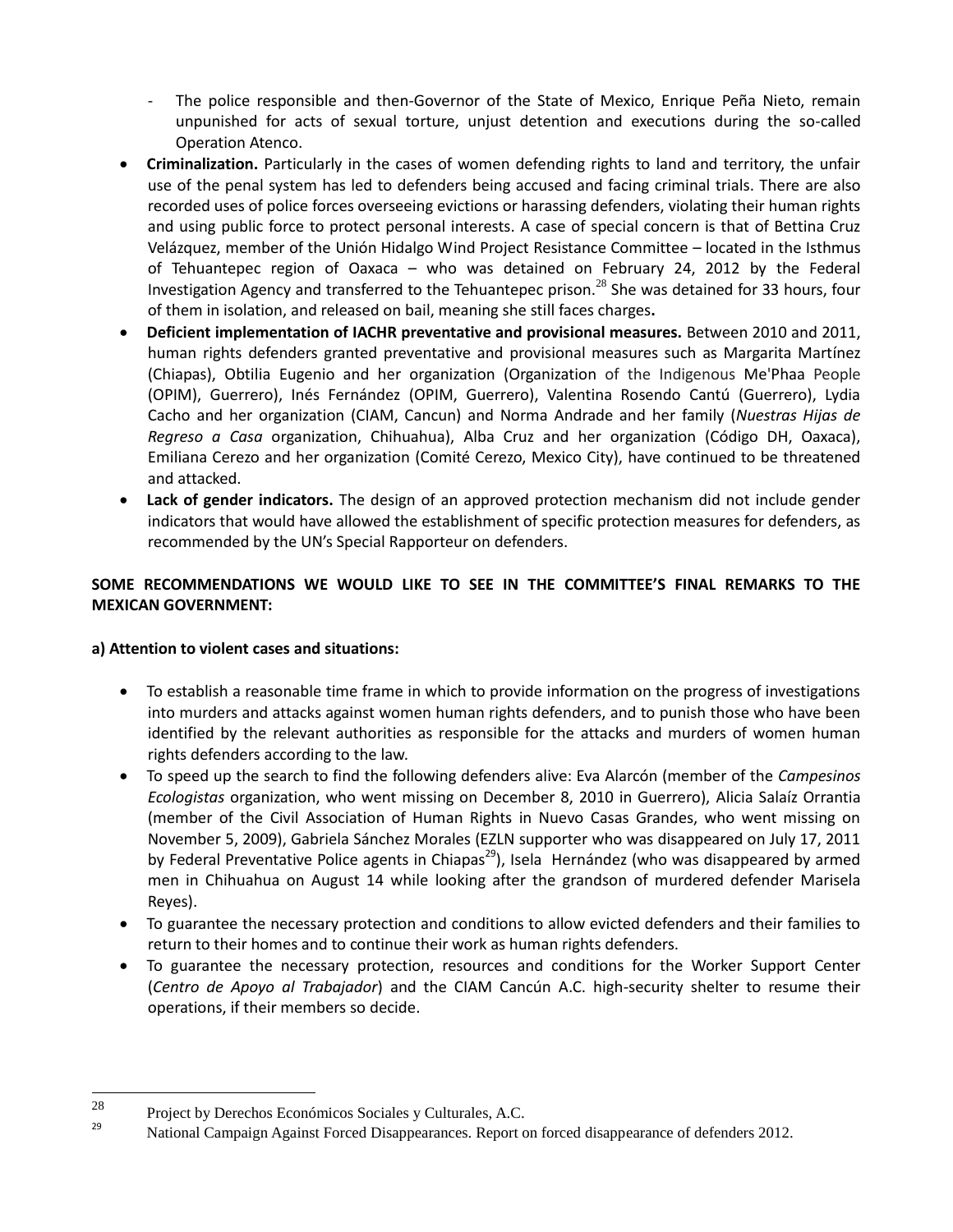- To guarantee access to justice and effective protective measures for families of those women human rights defenders who have been forcibly disappeared, who have been victims of femicide, violent organized crime, and attacks by the military, paramilitary groups, parapolice groups and individuals.
- To punish in accordance with international standards, the transnational corporations that violate human rights and that commit acts of violence against defenders, and to guarantee full consultation rights to the indigenous peoples and rural communities affected by these corporations.

## **b) Protection mechanisms**

- To carry out a comprehensive evaluation, from a gender perspective and with the participation of women human rights defenders, on the failure to apply precautionary measures issued by the relevant national bodies and the Inter-American Court of Human Rights. To use this assessment to determine the necessary measures to guarantee its full application.
- To guarantee that the protection mechanism for defenders of both sexes includes an analysis of the effects of the discrimination and violence against them. The mechanism should especially define the specific measures to be used to tackle the threat of sexual violence as a repeated means of attacking women defenders and their families.
- To assign and guarantee earmarked budgets for the protection of women defenders in each and every state in the country.
- To implement gender-focused protocols for prevention and protection in each and every state in the Mexican Republic.
- Implement a campaign to recognize the work and social contribution of women human rights defenders, particularly those who have been subjected to libel and discrimination because of their gender (defenders of sexual and reproductive rights, defenders from indigenous groups, defenders who fight against femicide, defenders who report human rights violations by the army and who report violations of human rights by private companies, among others).
- To guarantee that the official studies on the status of defenders of both sexes contain data broken down by gender.

#### **SIGNATORIES TO THIS REPORT**

#### **National Communications and Urgent Action Network of Women Human Rights Defenders in Mexico:**

Agnieszka Raczynska, (secretaria ejecutiva Red Nacional de Organismos Civiles de Derechos Humanos "Todos los Derechos para Todas y Todos"), Alejandra Vela Garza (Alternativas Pacificas, Monterrey), Alicia Leal Puerta (Alternativas Pacíficas, DF), Aline Castellanos (Oaxaca), Ana Karen López Quintana (Tamaulipas Diversidad Vihda Trans, Tamaulipas), Ana María Hernández (Consorcio para el Diálogo Parlamentario y la Equidad Oaxaca, Oaxaca), Analia Penchaszadeh (AWID), Alejandra Ancheita (Prodesc, DF), Alba Cruz (Oaxaca), Angélica Araceli Reveles (CLADEM-México), Beatriz Casas (Oaxaca), Beatriz Hernández Bautista (Circulo Profesional para la Formacion con Equidad de Género !Nduva Ndandi!), Blanca Martínez (Centro Diocesano para los Derechos Humanos "Fray Juan de Larios", Coahulia), Blanca Mesina (CMDPDH, Baja California Norte), Blanca Velázquez (Centro de Apoyo al Trabajador, Puebla), Carolina Cantu (Coordinadora Guerrerense de Mujeres Indigenas y afromexicanas, Guerrero), Cecilia Espinosa Martínez (Red Mesa de Mujeres de Cd. Juárez, Cd. Juárez), Cecilia Oyorzabal Gómez (Timomatchtikan, Centro de Asesoría y Desarrollo entre Mujeres, Casa de la Mujer Indígena, Red Nacional de Asesoras y Promotoras Rurales, Puebla), Clara Meyra Segura (Defensora, México D.F.), Clemencia Correa (Consultora, DF), Cirenia Celestino Ortega (CIMAC,DF), Consuelo Morales (CADHAC, Nuevo León), Cristina Cruz López (Centro Regional de Derechos Humanos Bartolomé Carrasco "Barca", Oaxaca), Cristina Hardága (Tlachinollan, Guerrero), Daptnhe Cuevas (Consorcio para el Diálogo Parlamentario y la Equidad), Diana Damián (FOCA, Chiapas), Dolores González (SERAPAZ, DF), Dora Ávila (Centro para los derechos de la Mujer Nääxwiin), Edita Alavés (Mujeres Organizadas Yuubani, Oaxaca), Elga Aguilar (Comité Cerezo, DF), Emelia Ortiz (Campaña Si no están ellas no estamos todas, Oaxaca), Emilia González (Comisión de Solidaridad y Defensa DDHH), Felicitas Martínez Solano (coordinadora Regional de Autoridades Comunitarias policía comunitaria, Guerrero), Georgina Vargas Vera (CDH Victoria Diez, Guanajuato), Guadalupe López (Lesbianas en Patlatonalli, Jalisco), Ileana Espinoza (Red Mesa de Mujeres de Ciudad Juárez), Imelda Marrufo (Red Mesa de Mujeres de Cd. Juárez, Cd. Juárez), Irma Estrada Martínez (Tribunal Internacional